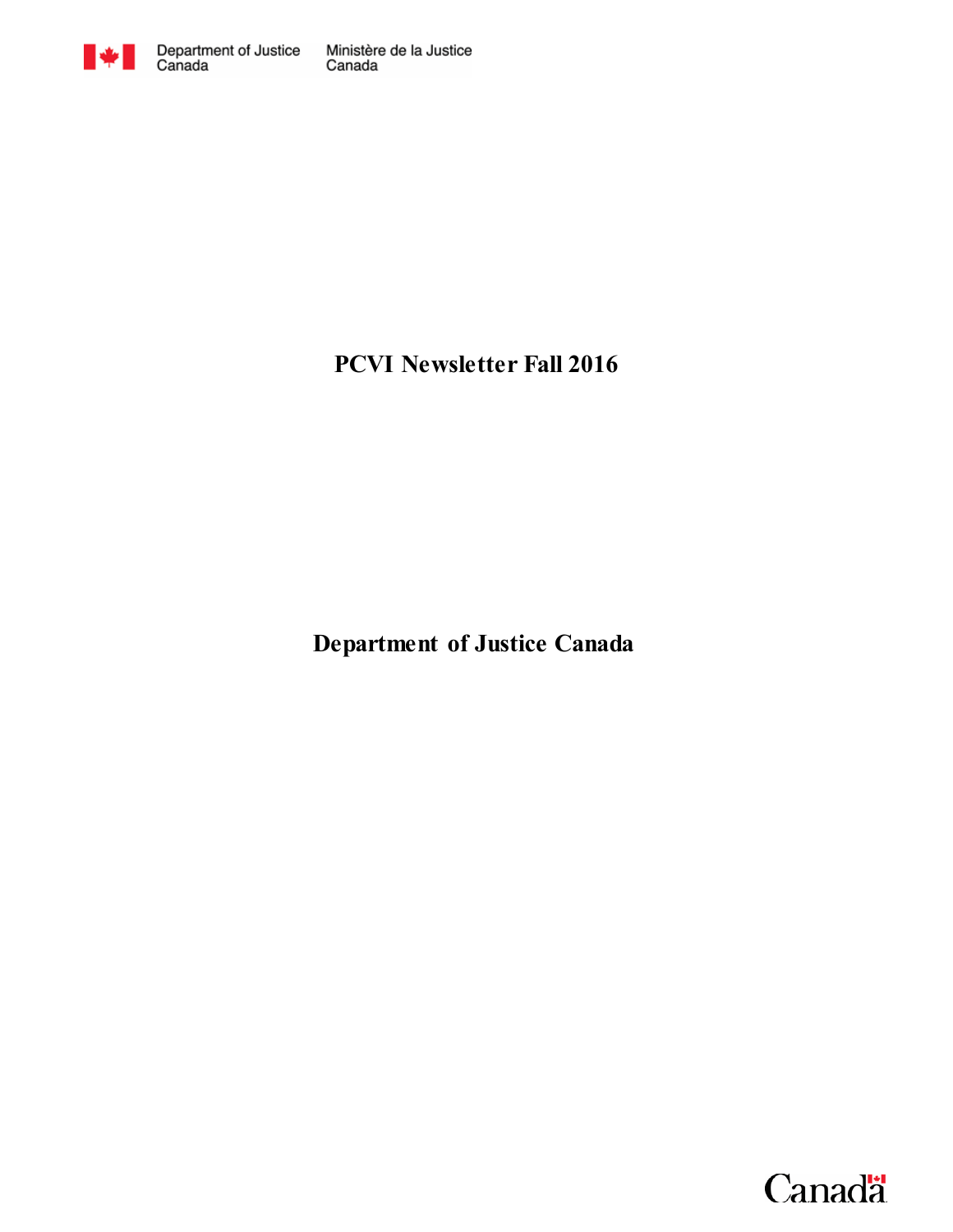## PCVI Newsletter Fall 2016

#### The Power of Our Voices – Victims and Survivors of Crime Week 2016

Victims and Survivors of Crime Week 2016 was commemorated across Canada from May 29 to June 4. With over \$1.2 million made available from the Department of Justice's Victims Fund, more than 180 projects and events took place during the Week hosted by victim-serving organizations in every province and territory.

In addition to community-based projects and events, the Department's Policy Centre for Victim Issues, with assistance from Public Safety Canada's National Office for Victims, hosted a federal symposium in the National Capital Region on June 3. The event was a great success and was attended by approximately 250 victims and survivors of crime, advocates, and those working in victim services.

Following an Indigenous welcoming song, the Honourable Minister of Justice and Attorney General of Canada, Jody Wilson-Raybould, delivered inspiring opening remarks to start the day. The Minister concluded her remarks by thanking "all the victims and survivors who use their voices to advocate for themselves and other victims and survivors". "Your contributions to the discussions are essential," she said, "and you have an invaluable role to play in effecting change." Colleen Cardinal-Hele, an Indigenous adoptee of the 60's scoop, daughter of a residential school survivor and family member to two murdered women, delivered a compelling keynote address on responding to violence against Indigenous women and girls.

The symposium featured a broad agenda on various issues of importance to victims and survivors of crime. Workshop presentations included the topics of vicarious victimization among first responders and service providers; supporting child victims and witnesses during the judicial process; restorative justice; online sextortion and cyberbullying; sexual assault; and the unique needs of those victimized by family members. The day concluded with an informative presentation on social media safety in a victim and witness context delivered by Jesse Miller of Mediated Reality, a company providing education on social media safety.

Previously known as National Victims of Crime Awareness Week, Victims and Survivors of Crime Week was rebranded in 2016 to include survivors in the title and reflect how many who have experienced victimization prefer to view themselves. The new title was met with great support and the  $11<sup>th</sup>$  annual Week was a huge success.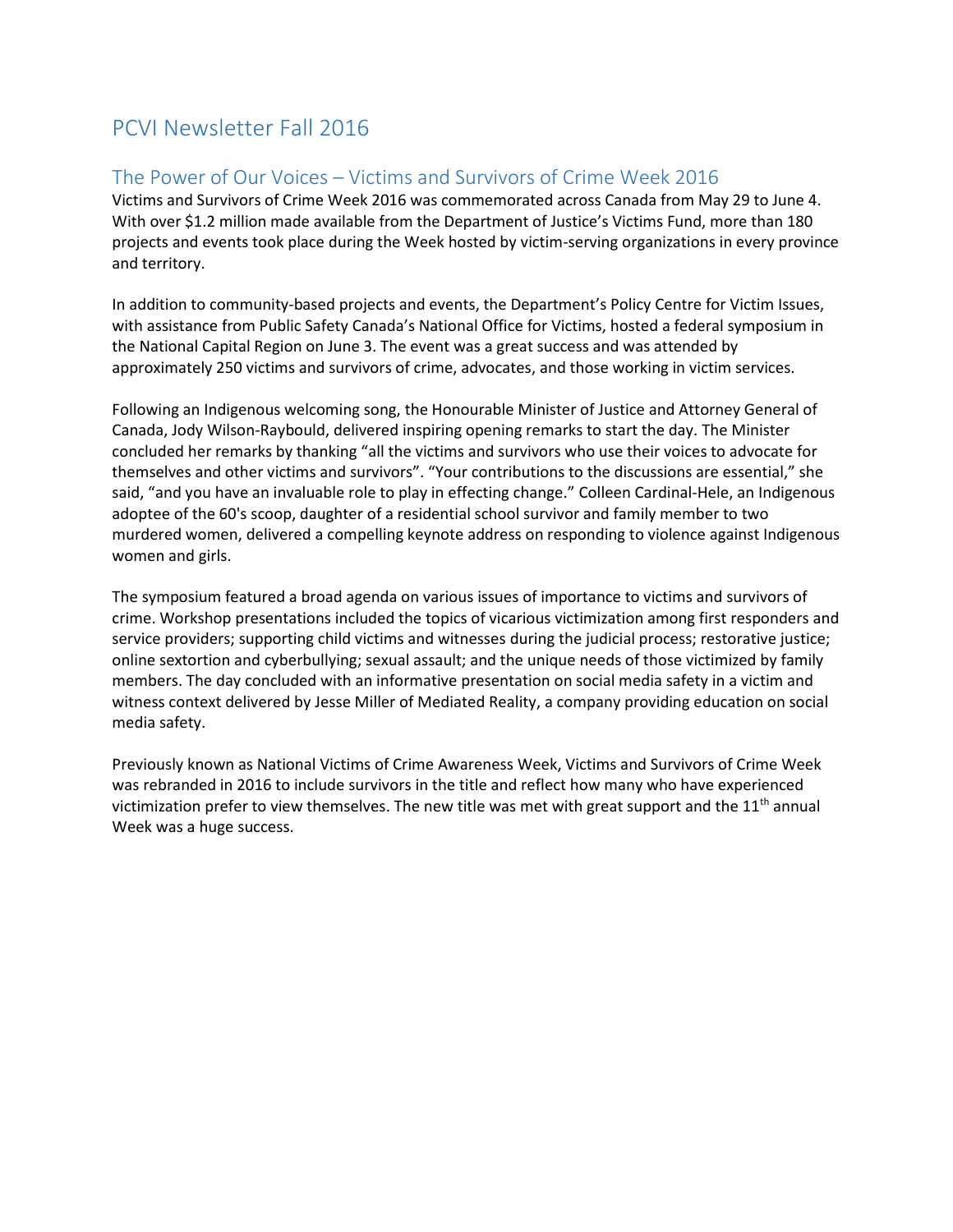

Policy Centre for Victim Issues Team pictured with members of Bikers Against Child Abuse, which hosted a kiosk at the Victims and Survivors of Crime Week Symposium on June 3, 2016.

### Criminal Justice System Review – What It Means for Victims and Survivors of Crime

In his mandate letter to Minister of Justice Jody Wilson-Raybould, the Prime Minister of Canada requested she conduct "a review of the changes in our criminal justice system and sentencing reforms over the past decade with a mandate to assess the changes, ensure that we are increasing the safety of our communities, getting value for money, addressing gaps and ensuring that current provisions are aligned with the objectives of the criminal justice system." The Minister of Justice has indicated that a criminal justice system review is not just about assessing the changes over the past decade, but rather a review of the system as a whole and its relationship to other systems.

The criminal justice system review is an opportunity to create a criminal justice system that is just, compassionate, and fair, reflecting the values of all Canadians – a system of which Canadians can be proud. The review is not simply about re-writing the *Criminal Code*. Enduring change requires a more comprehensive approach that will not be realized in the short term. The most pressing issues facing the criminal justice system require integrated action and long term vision. This includes, for instance, rethinking how our social support systems relate with one another and collaboratively addressing the factors that bring people into contact with the criminal justice system.

There is abundant research to show that vulnerable populations are overrepresented on both sides of the criminal justice system. The review will examine where and how these groups intersect with the system. Studies show that an inordinate amount of resources are devoted to less serious matters, such as administration of justice type offences that are not related to public safety. The review aims to ensure resources are appropriately dedicated. Finally, the review aims to ensure the criminal justice system is equipped to respond to our rapidly changing world and remains relevant to Canadians, keeping pace with technological and societal change.

The review could provide the foundation for addressing some of the most challenging issues facing the criminal justice system today. Fundamental to this review will be careful and open collaboration, beginning with a program of engagement with stakeholders. While the review is only in the early stages, this is of particular importance as objectives and principles begin to take shape. To that end, the Minister of Justice is committed to engaging with stakeholders that represent various parts of the criminal justice system, including victims and survivors of crime.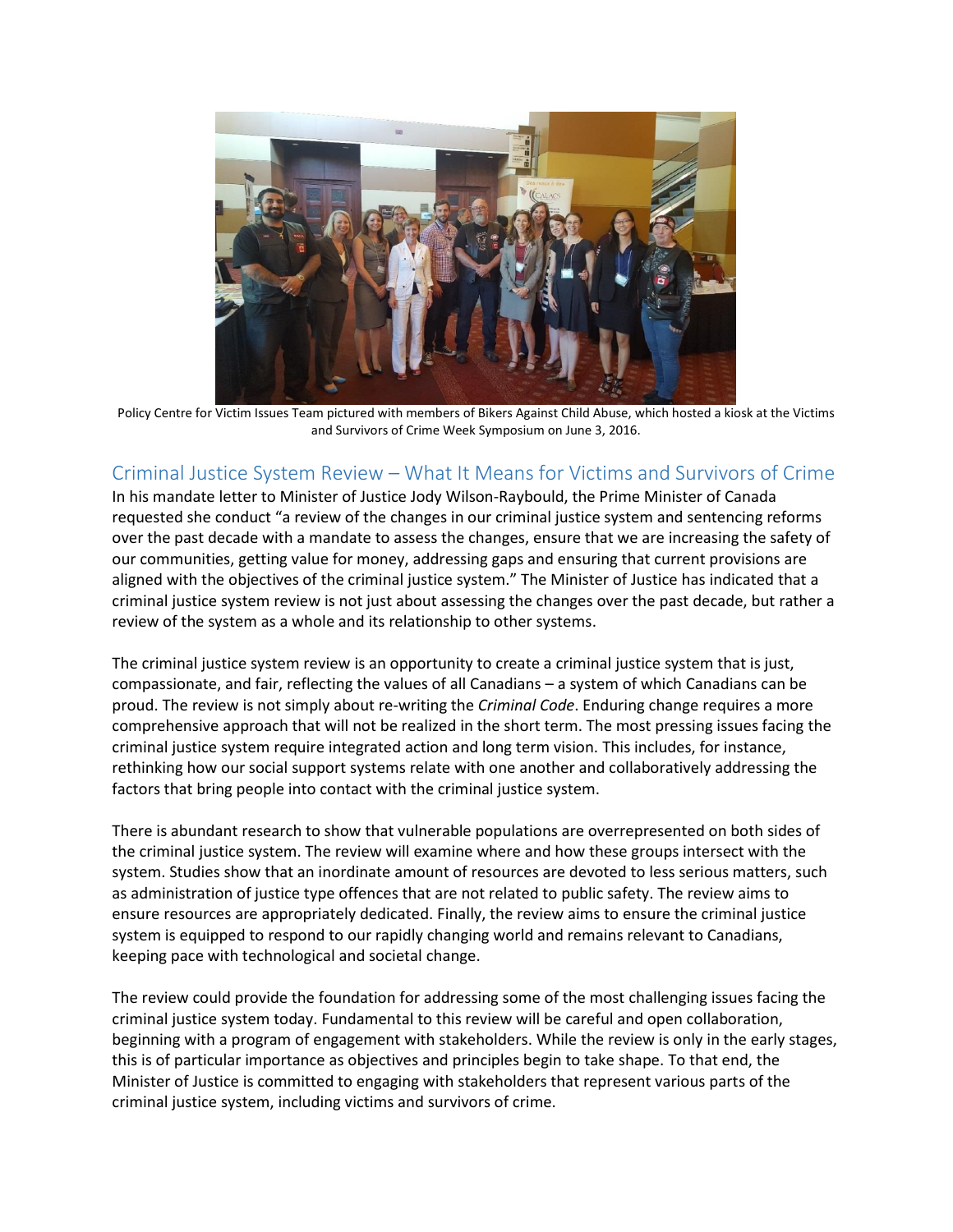#### Updated Victim Services Directory



The PCVI is proud to announce that recent updates to the Victim Services Directory were launched during Victims and Survivors of Crime Week 2016. The Directory was updated to make it more userfriendly and allow users to search with more specific terms.

Based on feedback received from organizations listed in the Directory, the interactive map was updated to make the search filters more specific. Users can now search by type of victimization, types of services offered, who the services are available to and the languages that the services are available in. Before the updates, the Directory's map required a postal code to search for services in particular areas. Now, while users can still search by postal code if they wish, they can also simply click on the interactive map and zoom in to the area where they wish to find services.

There are currently over 625 specified victim services listed on the Victim Services Directory and the PCVI hopes the directory will continue to grow and be used as a go-to resource to connect victims to relevant services in their area. If you haven't already done so, please add your organization to the directory by completing an "Add, Edit or [Delete an Agency](http://www.justice.gc.ca/eng/cj-jp/victims-victimes/vsd-rsv/edit-modif.html)" form at victimservices.justice.gc.ca.

#### Federal Income Support for Parents of Murdered or Missing Children Grant

The Government of Canada is committed to supporting victims of crime and their families. The Federal Income Support for Parents of Murdered or Missing Children (PMMC) grant is available to help parents while they are dealing with their tragedy.

This grant provides \$350 a week of income support for up to 35 weeks to parents of murdered or missing children (less than 18 years of age) whose death or disappearance is the result of a probable *Criminal Code* offence which took place in Canada on or after January 1, 2013.

To access this income support, parents must be on leave from all employment and must apply for and receive the grant within one year of the offence. This grant can be shared by more than one eligible applicant for the same incident.

For complete eligibility criteria and more detailed information about the PMMC grant or to access the forms to apply for this income support grant, please visit [www.servicecanada.gc.ca/pmmc.](http://www.servicecanada.gc.ca/pmmc)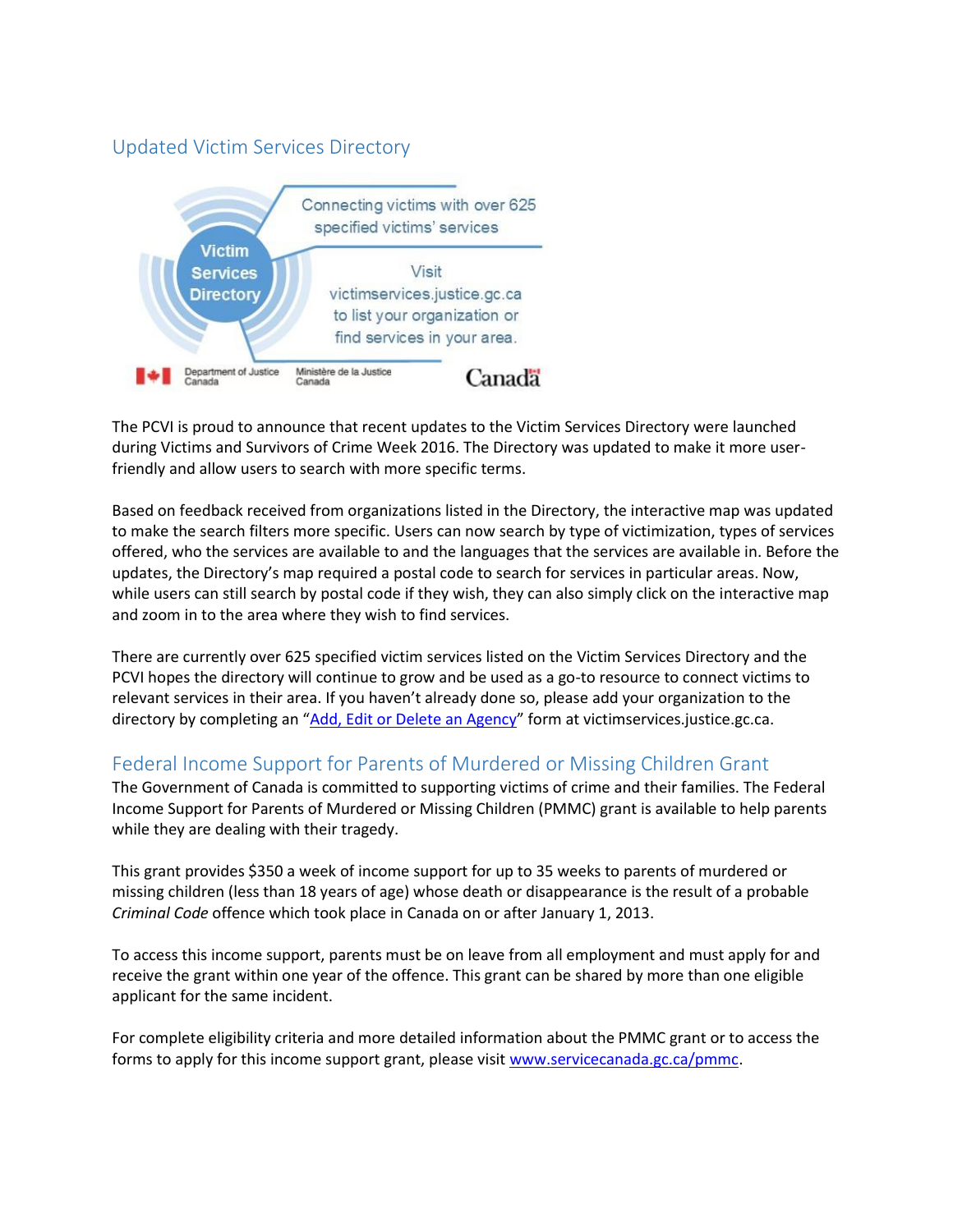## The Federal Victims Strategy: Parallel Investments in Support of the National Inquiry into Missing and Murdered Indigenous Women and Girls

The Government of Canada launched [an independent National Inquiry into Missing and Murdered](http://www.aadnc-aandc.gc.ca/eng/1448633299414/1448633350146)  [Indigenous Women and Girls in December, 2015.](http://www.aadnc-aandc.gc.ca/eng/1448633299414/1448633350146) On August 3, 2016, the terms of reference and the names of the five Commissioners leading the Inquiry were announced. At that time, the Minister of Justice also announced additional project funding to support victim services projects across the country in order to directly help the families of missing and murdered Indigenous women and girls. This funding will help fill gaps where needs are high, building on the work of Indigenous organizations and specialized victim services programs.

Part of the funding will be made available to provincial and territorial governments to establish Family Information Liaison Units (FILUs) within their existing victims services departments. FILUs will work directly with families of missing or murdered Indigenous women and girls to gather the outstanding information they seek from government agencies and organizations related to the loss of their loved one. The need for general and case-specific information is critical for victims and survivors of crime and the FILUs will coordinate and gather information from various systems and agencies at all levels of government on their behalf. Funding for provincial and territorial FILUs will be available from September 1, 2016 until March 31, 2019.

Additional project funding is also now available to Indigenous community-based organizations, nongovernmental community-based organizations, and victim services to support the design and delivery of culturally-responsive, trauma-informed services for families of missing and murdered Indigenous women and girls. This additional \$4.5M over four years will be added to the current \$1M per year available in the Victims Fund for these activities. This new funding is available from September 1, 2016 to March 31, 2020.

For more information on the funding available, please visit the updated Victims Fund website at <http://www.justice.gc.ca/eng/fund-fina/cj-jp/fund-fond/vict.html>

## Find out what's new with the Department of Justice *Canadian Victims Bill of Rights* Complaint Mechanism!

The *Canadian Victims Bill of Rights* (CVBR) came into force on July 23rd, 2015. The CVBR created statutory rights at the federal level for victims of crime. The legislation establishes statutory rights for victims to information, protection, participation, and to seek restitution. It also requires that a complaint process be established by federal departments, agencies, or bodies for breaches of these rights.

Based on a year of experience responding to CVBR complaints, the Policy Centre for Victim Issues (PCVI) has made several key improvements in an effort to streamline the complaints process for complainants. These efforts will be ongoing in order to ensure that the process evolves to become as simple and efficient as possible for those victims and survivors of crime who choose to make a CVBR complaint to the Department of Justice.

The previous complaint policy had three levels of review for a complaint, including the Director General (DG) or equivalent, Senior Assistant Deputy Minister (SADM), and the Deputy Minister (DM). In order to fast-track the process for complainants, the updated policy now includes that the SADM act as a first level of response following a review from the responsible DG. If the complainant is dissatisfied with the first level response, they can request to have the DM review their complaint as a second level of review.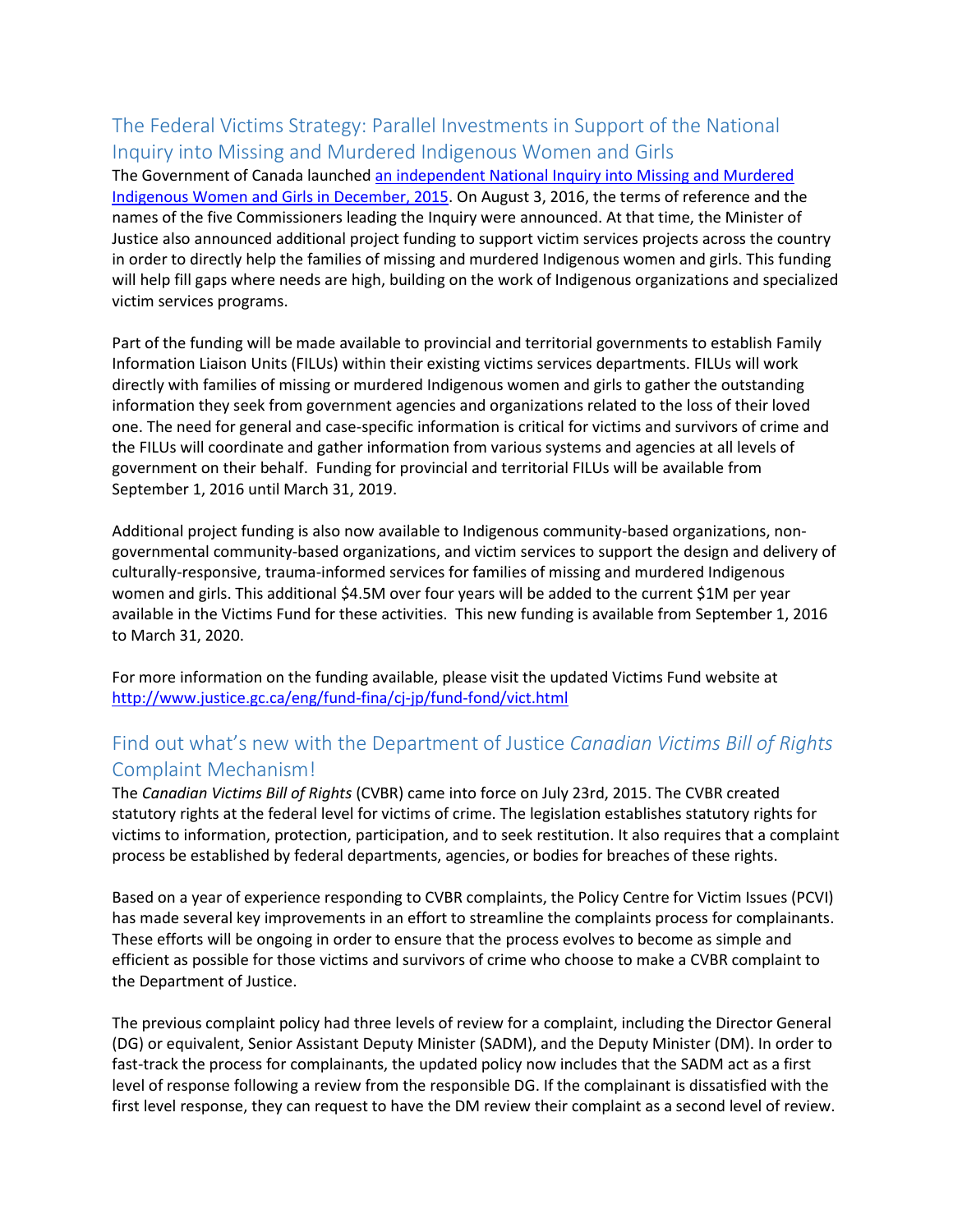In addition, the maximum time allowance for review has been significantly reduced from 196 business days total to 63 business days total.

If a complainant has exhausted the internal complaints process of a federal department or agency, and they are not satisfied with the outcome of that process, the complainant may contact the [Office of the](http://www.victimsfirst.gc.ca/)  [Federal Ombudsman for Victims of Crime](http://www.victimsfirst.gc.ca/) to express their concerns. The Ombudsman may be able to make recommendations to the department or agency in response to the issues raised within the complaint or regarding the complaint process, provide the complainant with information, or refer the complainant to victim services.

As part of the objective to streamline the complaints process, the PCVI has also combined the mechanism's pre-assessment form and complaint form into one complaint form. Now, complainants can provide all of the information required to make a complaint in a single submission. In addition, the new complaint form now specifies the types of CVBR complaints the Department is responsible for, including:

- Complaints concerning general information requested by the complainant about the criminal justice system, which relates to the right to information; and
- Complaints concerning victim access to the Parole Board Fund to attend parole board hearings, which relates to the right to participation.

If the complaint does not relate to one of the above, it may not be related to the Department's CVBR Complaint Policy.

Finally, the PCVI has implemented a forwarding mechanism in partnership with the other federal departments and agencies required to have CVBR complaint mechanisms. Where a complaint relates to another federal department CVBR complaint mechanism, it may now be forwarded to that department if the complainant has indicated their consent to share on the complaint form. This ensures that complainants will not be required to make multiple complaints or submit multiple forms to different federal departments and agencies.

For more information about the Department of Justice CVBR Complaint Mechanism and for information on how to make a complaint click [here.](http://www.justice.gc.ca/eng/contact/complaint-plainte.html)

#### Responding to Victims' Needs: Benefits of a Multi-Disciplinary Approach

Victims of crime often have to engage with numerous professionals and volunteers from various disciplines in order to deal with the crime that they have experienced and its impact on their lives. Organizations that work to support victims have sought to develop services that are responsive, reduce the risk of further trauma and are built on solid models of practice. One of these models is the multidisciplinary team.

A multidisciplinary team (MDT) is a team of professionals including representatives of different disciplines who come together to provide a comprehensive assessment and response in cases where someone has experienced a crime. Also called integrated teams or interagency teams, the purpose of an MDT is for all partners to ensure that the unique needs of victims are recognized and responded to. MDTs are facilitated by memoranda of understanding (MOUs), letters of agreement and/or protocols that delineate the roles, responsibilities and commitment of each partner to the multidisciplinary team, and outline parameters for information sharing and confidentiality.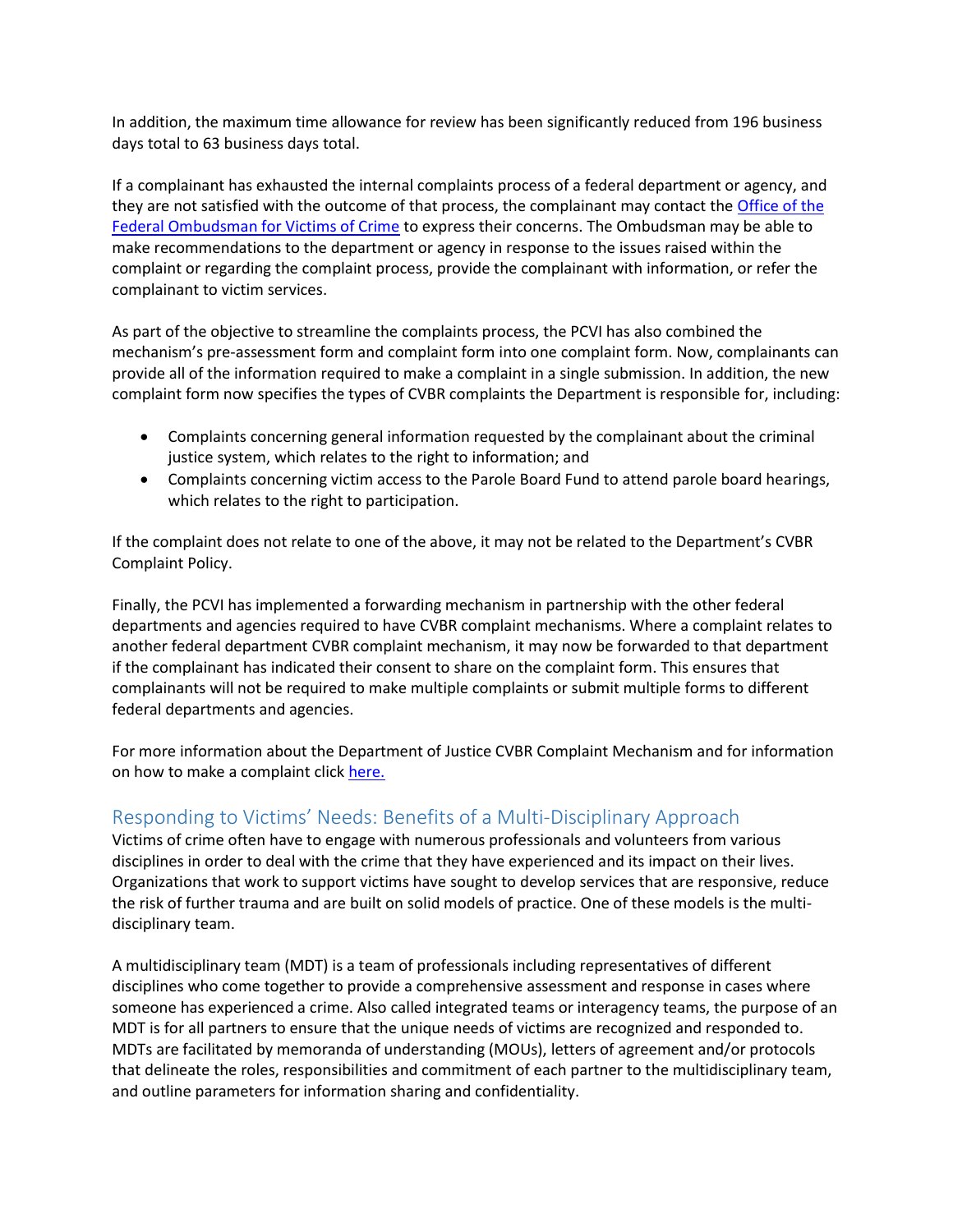Multidisciplinary teams have many benefits. They can promote coordination between agencies; identify gaps and barriers to communication; reduce duplication of services; provide a continuum of support and assistance to victims; and, identify systemic problems that may hinder victims from seeking or obtaining the help and support they need. MDTs also enhance the knowledge and capacity of individual team members as they learn more about the roles, responsibilities and strategies of their MDT partners.

Teams have been developed to respond to cases of elder abuse, human trafficking, child abuse, domestic violence and to the needs of disabled victims of crime, among other areas. One example of a multidisciplinary response is an Inter-Agency Case Assessment Team, otherwise known as an ICAT. ICATs are comprised of representatives from agencies that address high risk domestic violence cases. Membership often includes representatives from police, child protection, community-based victim services, police-based victim services, health, aboriginal service providers, and other agencies that respond to domestic violence. Team members meet to assess highest risk cases of domestic violence where a significant probability exists of serious harm or death to victims. These cases followed until safety measures can be put into place for the victims and offenders and the risk is lowered.

The North Okanagan Integrated Case Assessment Team (NOICAT) was created in 2008 by the former Executive Director of the Vernon Women's Transition House Society, Debby Hamilton and RCMP Staff Sgt. Robb Daly, to reduce the number of victims of domestic homicide. The province of British Columbia, through the Ministry of Public Safety and Solicitor General, supports the training of other communities in BC using the Vernon ICAT model as a best practice.

In 2014, the NOICAT received the Regional Premier's Award in the Partnership category. The Award honours exceptional service to British Columbians by provincial public service employees and their partners.

[http://vwts.ca/2014/09/north-okanagan-integrated-case-assessment-team-icat-wins-regional-premiers](http://vwts.ca/2014/09/north-okanagan-integrated-case-assessment-team-icat-wins-regional-premiers-award-partnership-category/)[award-partnership-category/](http://vwts.ca/2014/09/north-okanagan-integrated-case-assessment-team-icat-wins-regional-premiers-award-partnership-category/)

[http://endingviolence.org/prevention-programs/ccws-program/interagency-case-assessment-teams](http://endingviolence.org/prevention-programs/ccws-program/interagency-case-assessment-teams-icats/)[icats/](http://endingviolence.org/prevention-programs/ccws-program/interagency-case-assessment-teams-icats/)

Multidisciplinary teams are also used frequently to respond to cases of child abuse. MDTs are an essential component of child advocacy centres (CACs), child-friendly centres that coordinate the investigation, treatment and prosecution of child abuse while helping abused children and their nonoffending families. CACs bring together a team comprised of law enforcement, child protection investigators, medical professionals, mental health professionals, victim services advocates/workers, prosecutors, where possible, and the staff of the CAC to provide a coordinated, seamless and comprehensive response to the needs of children, youth and their families where abuse is suspected. The multidisciplinary response seeks to coordinate the activities of appropriate professionals to reduce the stress experienced by child victims and their families, as well as the potential for re-victimization of children by the systems intended to help them. MDTs facilitate a comprehensive investigation, information sharing and effective case management. They seek to ensure that at all stages of a case, children and families can access support and assistance.

The Zebra Child Protection Centre, Regina Children's Justice Centre, SeaStar Child and Youth Advocacy Centre, and Boost Child and Youth Advocacy Centre are examples of CACs. Today, there are more than